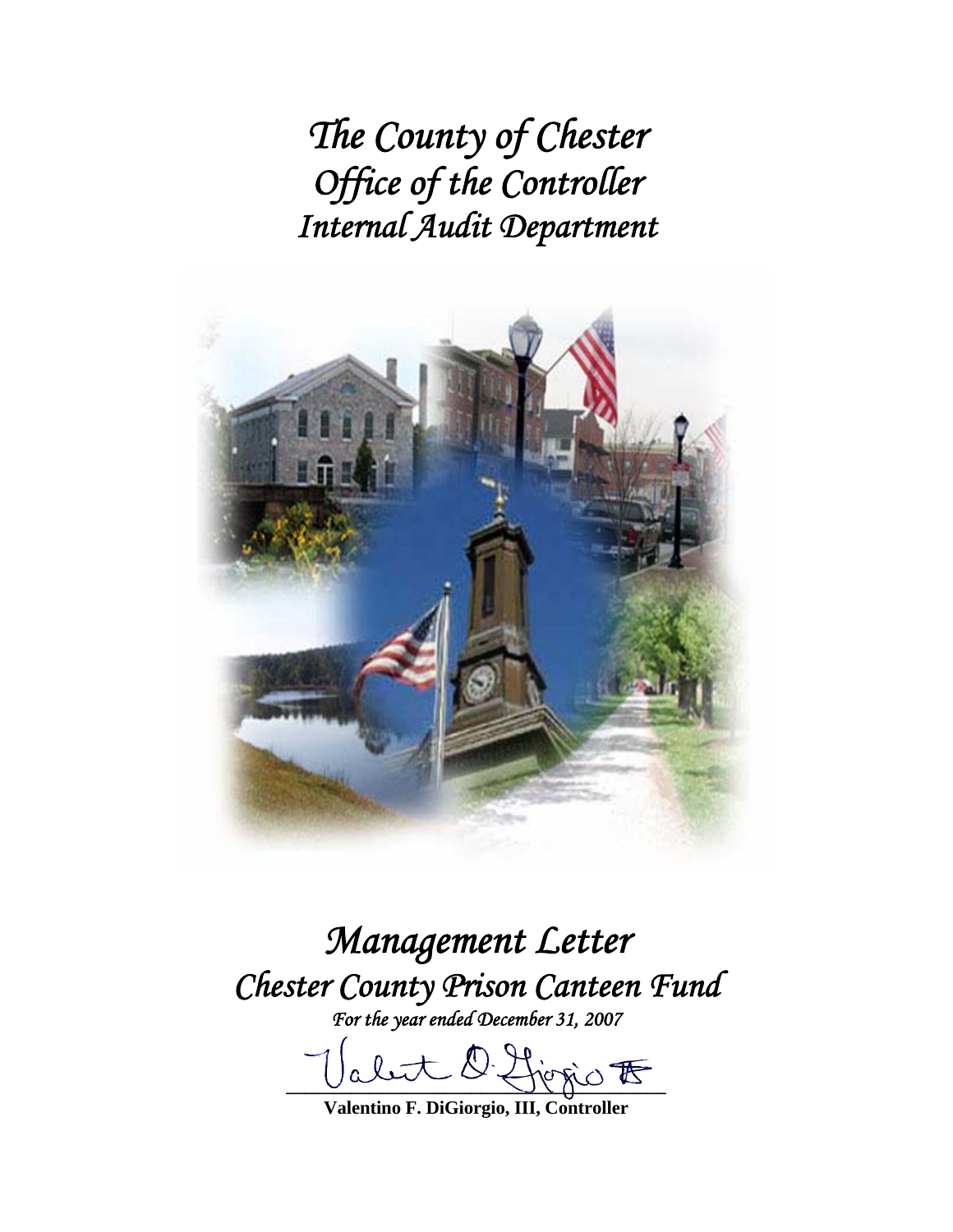## **To: Warden D. Edward McFadden**

#### *Introduction*

On September 5, 2008, Internal Audit completed an audit of the *Chester County Prison Canteen Fund (Canteen)*. Gretchen W. Sohn, CIA was the auditor-in-charge. Internal Audit is required by the Pennsylvania Department of Corrections to review the *Canteen Fund* annually to ensure compliance with laws and regulations of the Commonwealth and to assess the overall internal control structure. The scope of our audit included a review of the following:

- Cash and Petty Cash
- Cash Disbursements
- Voided Disbursements
- Compliance (KCN Contract).

## *Executive Summary*

The management and staff of the *Canteen* are, in all material respects, in compliance with laws and regulations set forth by the Pennsylvania Department of Corrections. Internal Audit noted no matters of a significant nature in the areas of compliance and the overall internal control structure. Minor findings involving internal controls and compliance are included within this Management Letter.

We would like to thank the staff of the Chester County Prison for their cooperation and assistance during the course of this audit. We have provided herein a copy of our "Audit Findings" and "Recommendations" for your review and comment.

Please feel free to contact our office at (610) 344-6797 should you have any questions or concerns.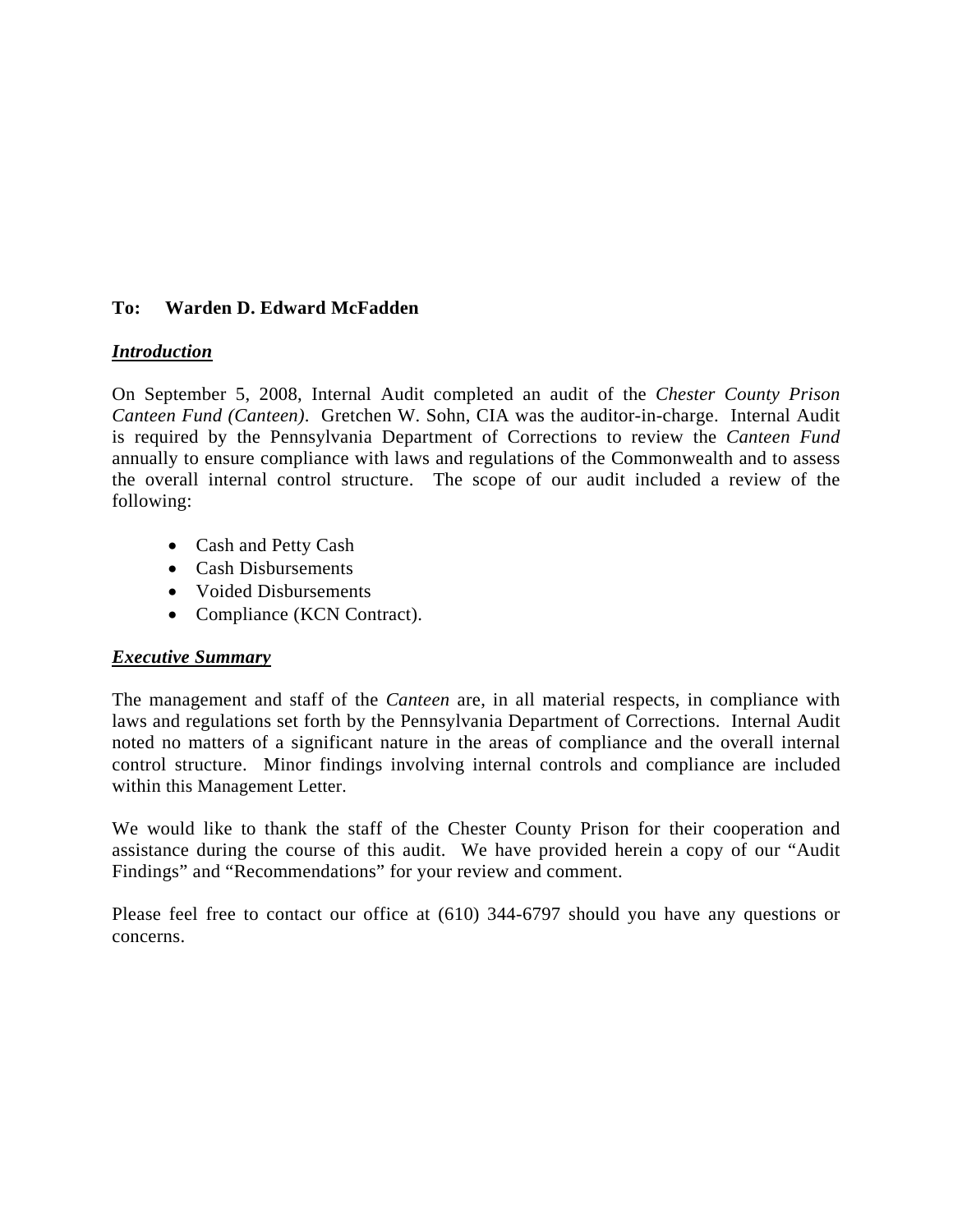# **CHESTER COUNTY PRISON CANTEEN FUND**

# **FINDINGS AND RECOMMENDATIONS**

# **FOR THE YEAR ENDED DECEMBER 31, 2007**

# **I. INTERNAL CONTROL FINDINGS AND RECOMMENDATIONS**

## RECORDKEEPING

#### Finding 1: Cash Disbursements

Internal Audit noted the following:

- In 5 instances, a Canteen Wages Time Sheet was not on file to support the disbursement.
- In 1 instance, there was no support/documentation for a miscellaneous disbursement reimbursing an inmate.

#### Recommendation

Internal Audit recommends that Prison staff exercise greater care to ensure that all check disbursements are supported with the appropriate documentation.

#### *Auditee Response*

- *Canteen wages time sheets were on file in our office, and copies have been sent to Internal Audit.*
- *Canteen check #4312 was to replace a missing Inmate Processing envelope, at the request of Director Healy. The related incident report is on file in the Treatment Records and will be sent to Internal Audit when it is located.*

#### RECORDING

#### Finding 1: Cash Disbursements

Internal Audit noted the following:

• In 1 instance, a check was issued/recorded with a date 10 months subsequent to the actual issue date due to a manual input error. This gives the appearance of the check being issued out of sequence.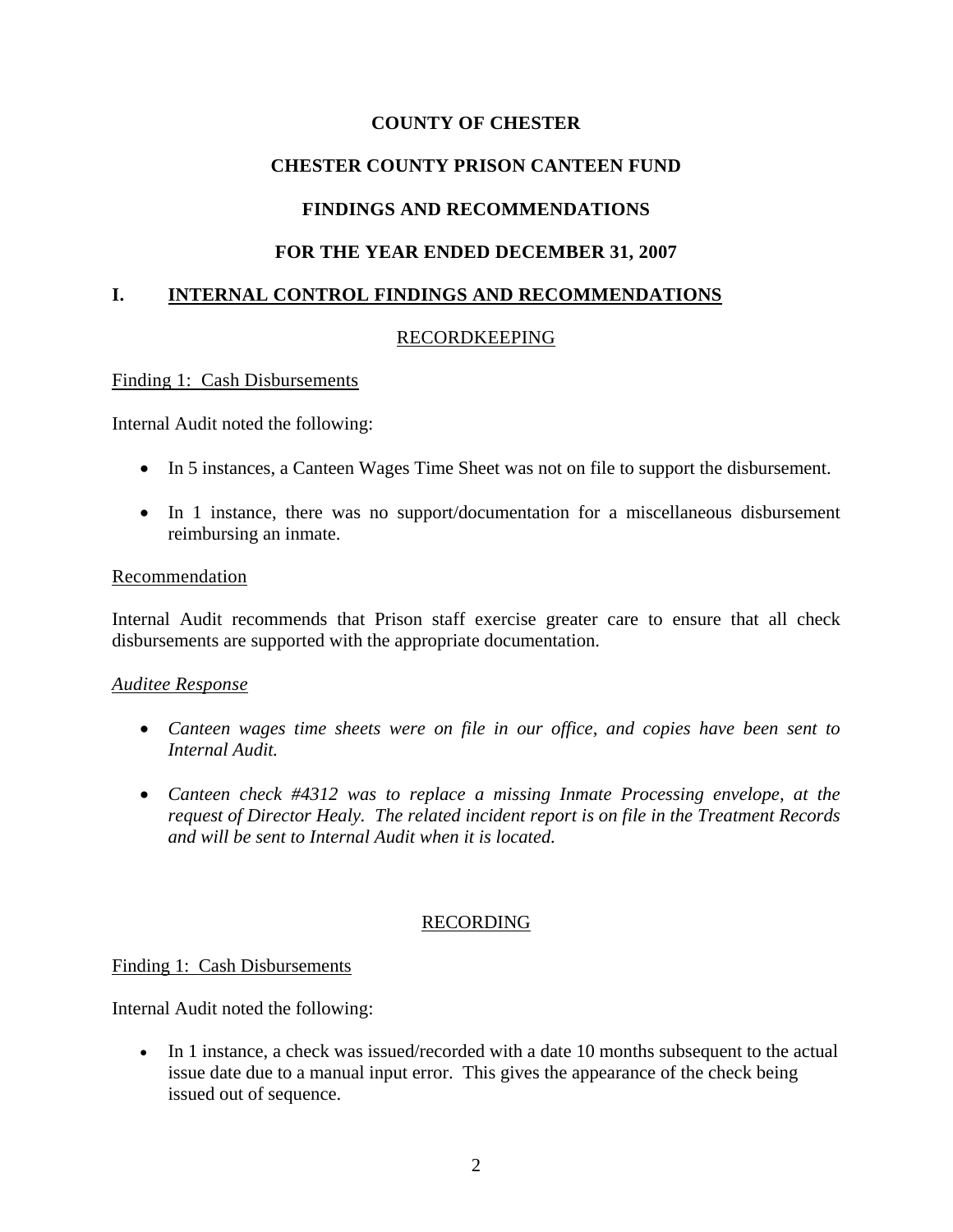# **CHESTER COUNTY PRISON CANTEEN FUND**

# **FINDINGS AND RECOMMENDATIONS**

# **FOR THE YEAR ENDED DECEMBER 31, 2007**

# **I. INTERNAL CONTROL FINDINGS AND RECOMMENDATIONS**

## RECORDING

Finding 1 continued

## Recommendation

Internal Audit recommends that all checks be issued and recorded in numeric sequence. The authorized signers should review the checks for accuracy before signing them.

## *Auditee Response*

*Prison management concurs with the finding and recommendation.* 

## Finding 2: Voided Disbursements

Internal Audit noted the following:

• In 1 instance, a voided check was not entered in the system.

#### Recommendation

Internal Audit recommends that all voided check #'s be entered in the system and with the correct information.

#### *Auditee Response*

*Prison management concurs with the finding and recommendation.*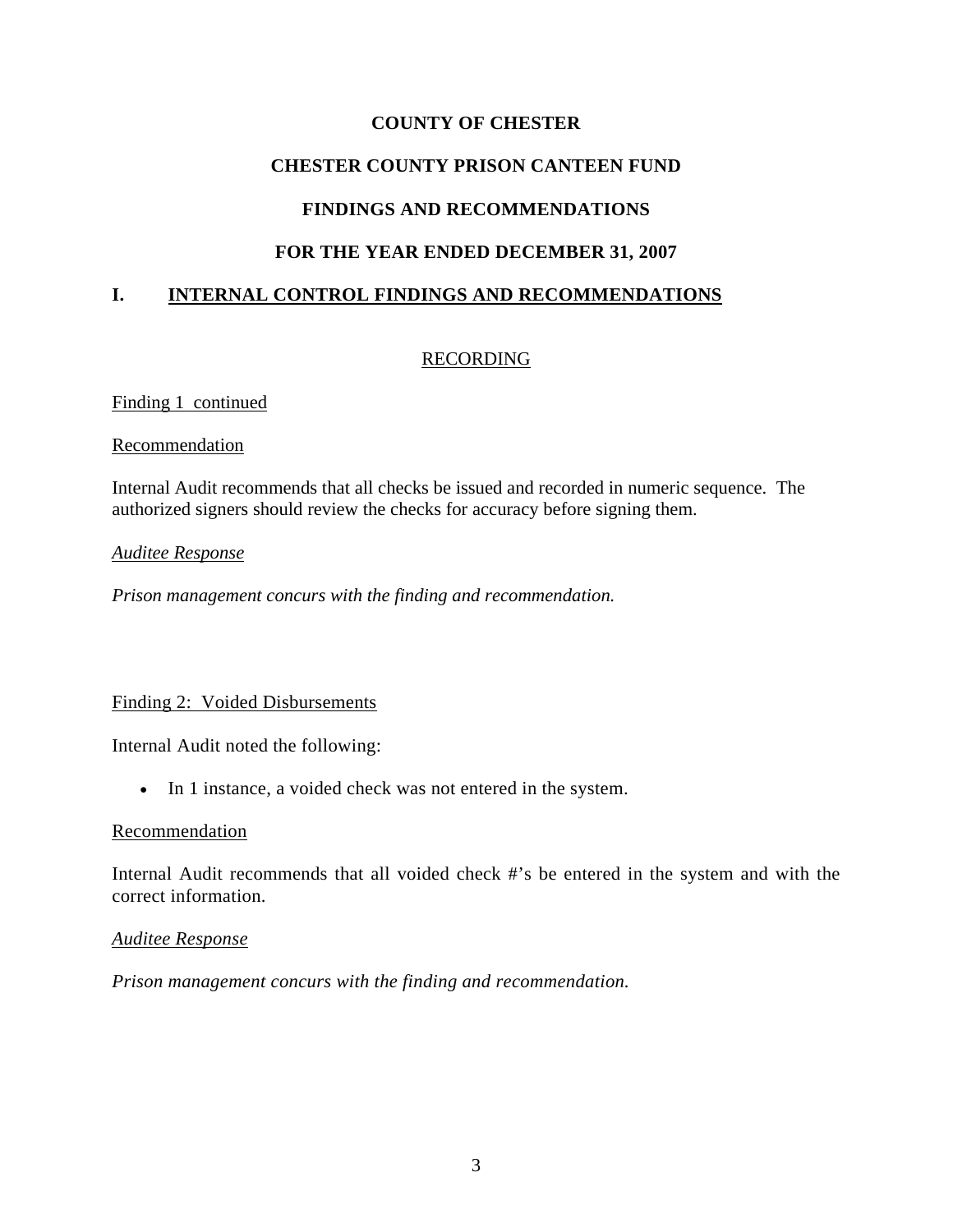# **CHESTER COUNTY PRISON CANTEEN FUND**

# **FINDINGS AND RECOMMENDATIONS**

# **FOR THE YEAR ENDED DECEMBER 31, 2007**

# **I. INTERNAL CONTROL FINDINGS AND RECOMMENDATIONS**

## AUTHORIZATION

#### Finding 1: Cash Disbursements

Internal Audit noted the following:

- In 2 instances, a Canteen Fund check was signed by only 1 authorized signer when 2 signatures are required.
- In 3 instances, the check request originating in the County Finance Department was not on file with the check copy.

#### Recommendation

Internal Audit recommends that all check requests originating in the County Finance Department be on file as support for the check issued to the County general fund. Internal Audit also recommends that prison management adhere to the "dual signature" requirement on the Canteen Fund bank account.

#### *Auditee Response*

- *Prison management concurs with the finding and recommendation.*
- *Issues relating to the check requests from Finance to transfer Canteen funds to the County operating fund have been resolved between the end of 2007 and the audit.*

## **II. COMPLIANCE WITH POLICIES AND PROCEDURES**

#### Finding 1: Voided Disbursements

Internal Audit noted the following:

• In 3 instances, the signature line of the original voided check was not defaced and/or cut out.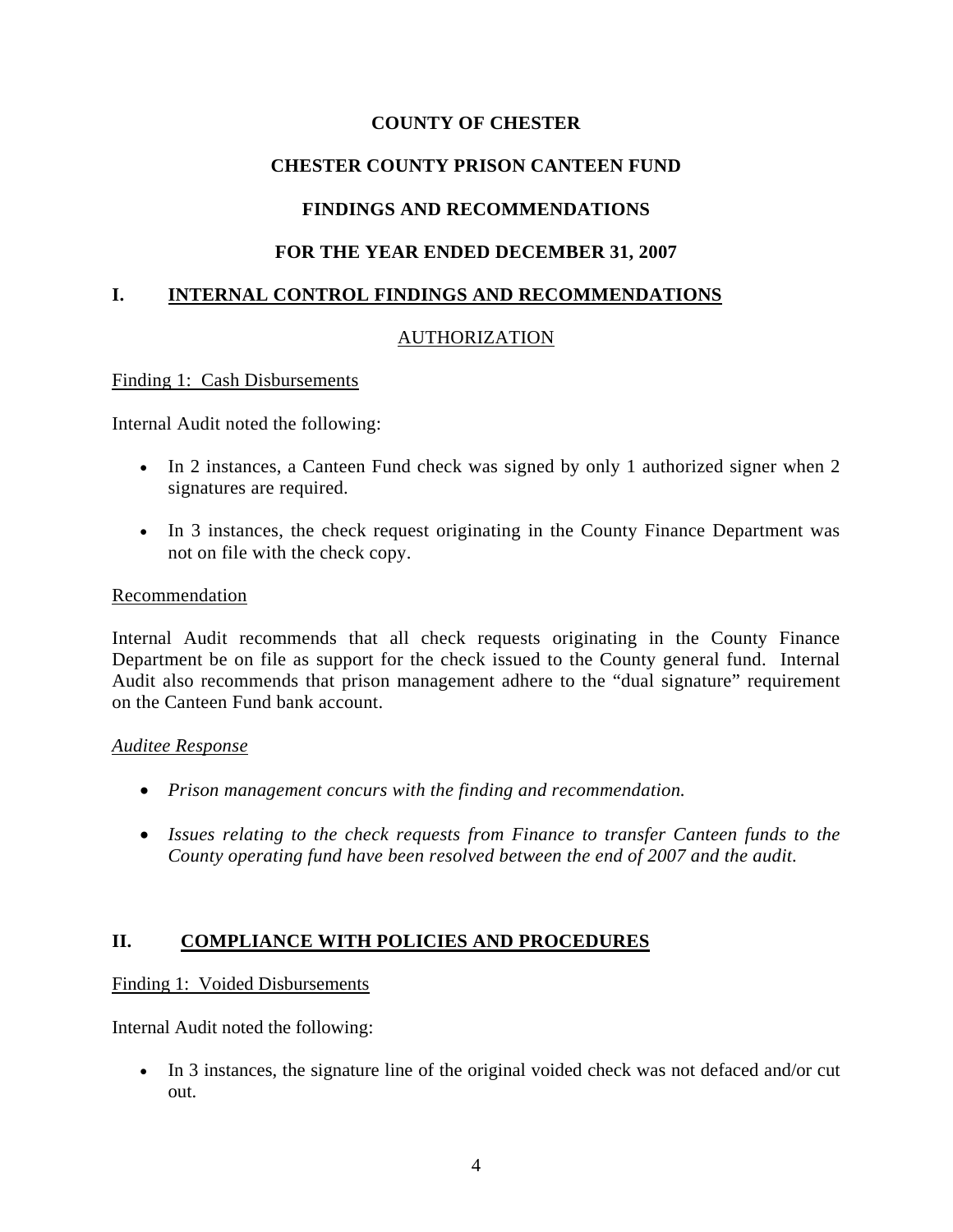#### **CHESTER COUNTY PRISON CANTEEN FUND**

## **FINDINGS AND RECOMMENDATIONS**

## **FOR THE YEAR ENDED DECEMBER 31, 2007**

## **II. COMPLIANCE WITH POLICIES AND PROCEDURES**

Finding 1 continued

#### **Recommendation**

Internal Audit recommends that the signature block of an original voided check either be removed or defaced.

## *Auditee Response*

*Prison management concurs with the finding and recommendation.*